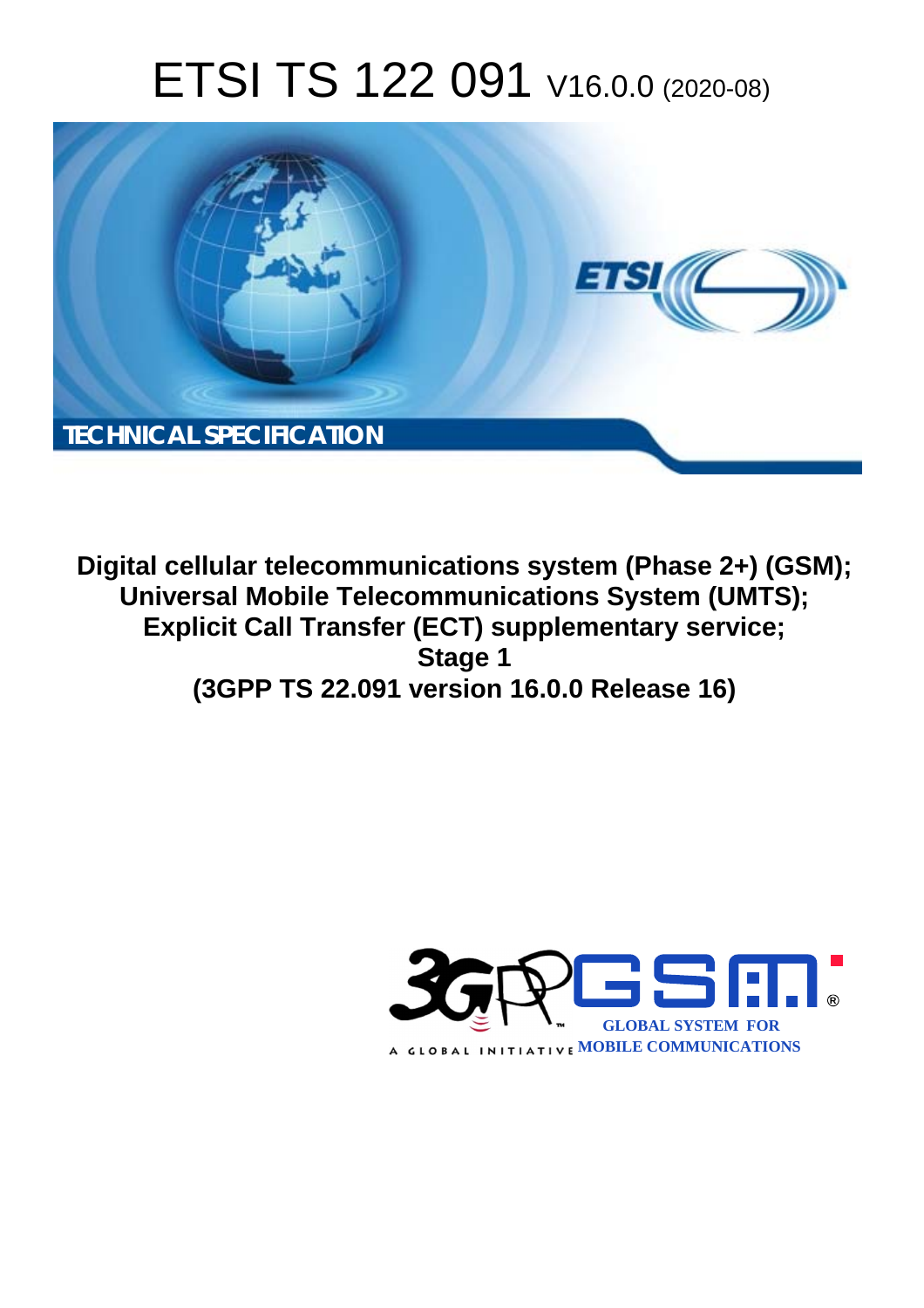Reference RTS/TSGS-0122091vg00

> Keywords GSM,UMTS

#### *ETSI*

#### 650 Route des Lucioles F-06921 Sophia Antipolis Cedex - FRANCE

Tel.: +33 4 92 94 42 00 Fax: +33 4 93 65 47 16

Siret N° 348 623 562 00017 - NAF 742 C Association à but non lucratif enregistrée à la Sous-Préfecture de Grasse (06) N° 7803/88

#### *Important notice*

The present document can be downloaded from: <http://www.etsi.org/standards-search>

The present document may be made available in electronic versions and/or in print. The content of any electronic and/or print versions of the present document shall not be modified without the prior written authorization of ETSI. In case of any existing or perceived difference in contents between such versions and/or in print, the prevailing version of an ETSI deliverable is the one made publicly available in PDF format at [www.etsi.org/deliver](http://www.etsi.org/deliver).

Users of the present document should be aware that the document may be subject to revision or change of status. Information on the current status of this and other ETSI documents is available at <https://portal.etsi.org/TB/ETSIDeliverableStatus.aspx>

If you find errors in the present document, please send your comment to one of the following services: <https://portal.etsi.org/People/CommiteeSupportStaff.aspx>

#### *Copyright Notification*

No part may be reproduced or utilized in any form or by any means, electronic or mechanical, including photocopying and microfilm except as authorized by written permission of ETSI. The content of the PDF version shall not be modified without the written authorization of ETSI. The copyright and the foregoing restriction extend to reproduction in all media.

> © ETSI 2020. All rights reserved.

**DECT™**, **PLUGTESTS™**, **UMTS™** and the ETSI logo are trademarks of ETSI registered for the benefit of its Members. **3GPP™** and **LTE™** are trademarks of ETSI registered for the benefit of its Members and of the 3GPP Organizational Partners. **oneM2M™** logo is a trademark of ETSI registered for the benefit of its Members and of the oneM2M Partners. **GSM®** and the GSM logo are trademarks registered and owned by the GSM Association.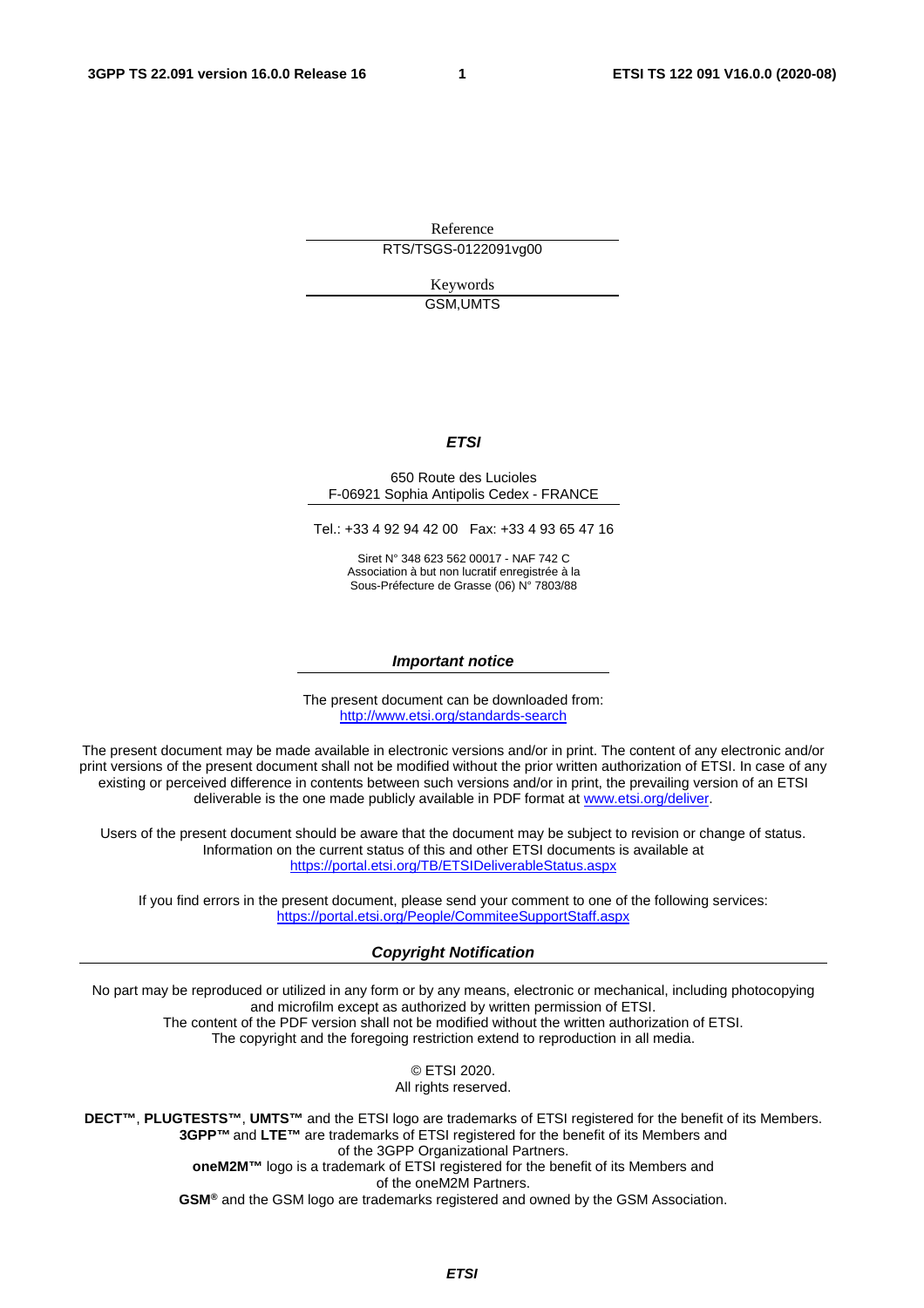# Intellectual Property Rights

#### Essential patents

IPRs essential or potentially essential to normative deliverables may have been declared to ETSI. The information pertaining to these essential IPRs, if any, is publicly available for **ETSI members and non-members**, and can be found in ETSI SR 000 314: *"Intellectual Property Rights (IPRs); Essential, or potentially Essential, IPRs notified to ETSI in respect of ETSI standards"*, which is available from the ETSI Secretariat. Latest updates are available on the ETSI Web server [\(https://ipr.etsi.org/](https://ipr.etsi.org/)).

Pursuant to the ETSI IPR Policy, no investigation, including IPR searches, has been carried out by ETSI. No guarantee can be given as to the existence of other IPRs not referenced in ETSI SR 000 314 (or the updates on the ETSI Web server) which are, or may be, or may become, essential to the present document.

#### **Trademarks**

The present document may include trademarks and/or tradenames which are asserted and/or registered by their owners. ETSI claims no ownership of these except for any which are indicated as being the property of ETSI, and conveys no right to use or reproduce any trademark and/or tradename. Mention of those trademarks in the present document does not constitute an endorsement by ETSI of products, services or organizations associated with those trademarks.

# Legal Notice

This Technical Specification (TS) has been produced by ETSI 3rd Generation Partnership Project (3GPP).

The present document may refer to technical specifications or reports using their 3GPP identities. These shall be interpreted as being references to the corresponding ETSI deliverables.

The cross reference between 3GPP and ETSI identities can be found under<http://webapp.etsi.org/key/queryform.asp>.

# Modal verbs terminology

In the present document "**shall**", "**shall not**", "**should**", "**should not**", "**may**", "**need not**", "**will**", "**will not**", "**can**" and "**cannot**" are to be interpreted as described in clause 3.2 of the [ETSI Drafting Rules](https://portal.etsi.org/Services/editHelp!/Howtostart/ETSIDraftingRules.aspx) (Verbal forms for the expression of provisions).

"**must**" and "**must not**" are **NOT** allowed in ETSI deliverables except when used in direct citation.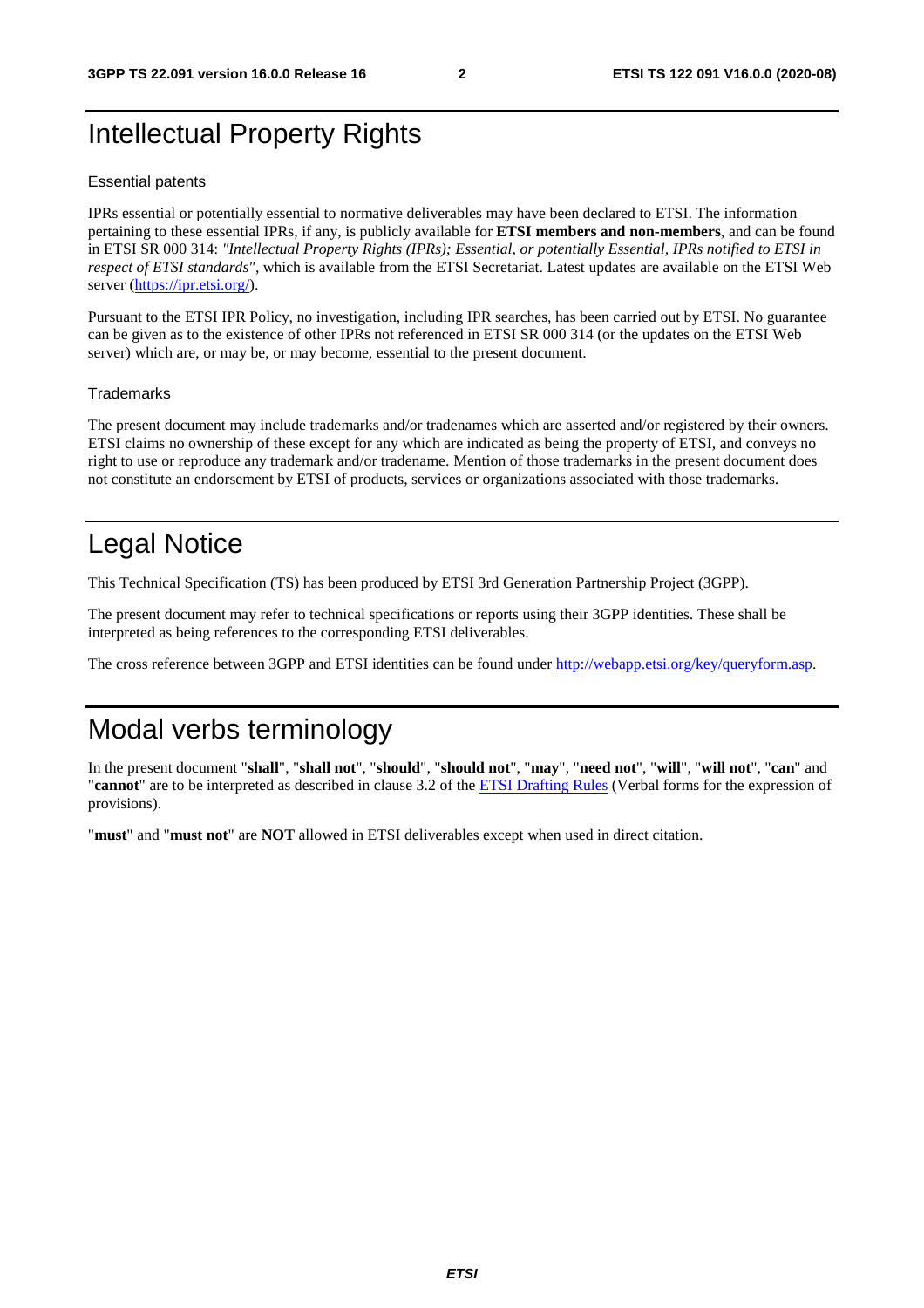$\mathbf{3}$ 

# Contents

| 1            |                                                                                                 |  |  |  |  |  |
|--------------|-------------------------------------------------------------------------------------------------|--|--|--|--|--|
| 2            |                                                                                                 |  |  |  |  |  |
| 3            |                                                                                                 |  |  |  |  |  |
| 3.1          |                                                                                                 |  |  |  |  |  |
| 3.2          |                                                                                                 |  |  |  |  |  |
| 4            |                                                                                                 |  |  |  |  |  |
| 4.1          |                                                                                                 |  |  |  |  |  |
| 5            |                                                                                                 |  |  |  |  |  |
| 5.1<br>5.2   |                                                                                                 |  |  |  |  |  |
| 5.3          |                                                                                                 |  |  |  |  |  |
| 5.4          |                                                                                                 |  |  |  |  |  |
| 5.5          |                                                                                                 |  |  |  |  |  |
| 5.6          |                                                                                                 |  |  |  |  |  |
| 5.7          |                                                                                                 |  |  |  |  |  |
| 5.8          |                                                                                                 |  |  |  |  |  |
| 5.9<br>5.10  |                                                                                                 |  |  |  |  |  |
| 6            |                                                                                                 |  |  |  |  |  |
|              |                                                                                                 |  |  |  |  |  |
| 7            |                                                                                                 |  |  |  |  |  |
| 8            |                                                                                                 |  |  |  |  |  |
| 8.1          |                                                                                                 |  |  |  |  |  |
| 8.2<br>8.3   |                                                                                                 |  |  |  |  |  |
| 8.4          |                                                                                                 |  |  |  |  |  |
| 8.5          |                                                                                                 |  |  |  |  |  |
| 8.6          |                                                                                                 |  |  |  |  |  |
| 8.7          |                                                                                                 |  |  |  |  |  |
| 8.8          |                                                                                                 |  |  |  |  |  |
| 8.9          |                                                                                                 |  |  |  |  |  |
| 8.10         |                                                                                                 |  |  |  |  |  |
| 8.11         |                                                                                                 |  |  |  |  |  |
| 8.12         |                                                                                                 |  |  |  |  |  |
| 8.13<br>8.14 |                                                                                                 |  |  |  |  |  |
| 8.15         |                                                                                                 |  |  |  |  |  |
| 8.16         | Barring of all Outgoing International Calls except those direct to the Home PLMN Country (BOIC- |  |  |  |  |  |
| 8.17         |                                                                                                 |  |  |  |  |  |
| 8.18         |                                                                                                 |  |  |  |  |  |
| 8.19         |                                                                                                 |  |  |  |  |  |
| 9            |                                                                                                 |  |  |  |  |  |
|              |                                                                                                 |  |  |  |  |  |
|              | Deviations of PLMN ECT to the ISDN specifications of ECT13<br><b>Annex A (informative):</b>     |  |  |  |  |  |
| A.1          |                                                                                                 |  |  |  |  |  |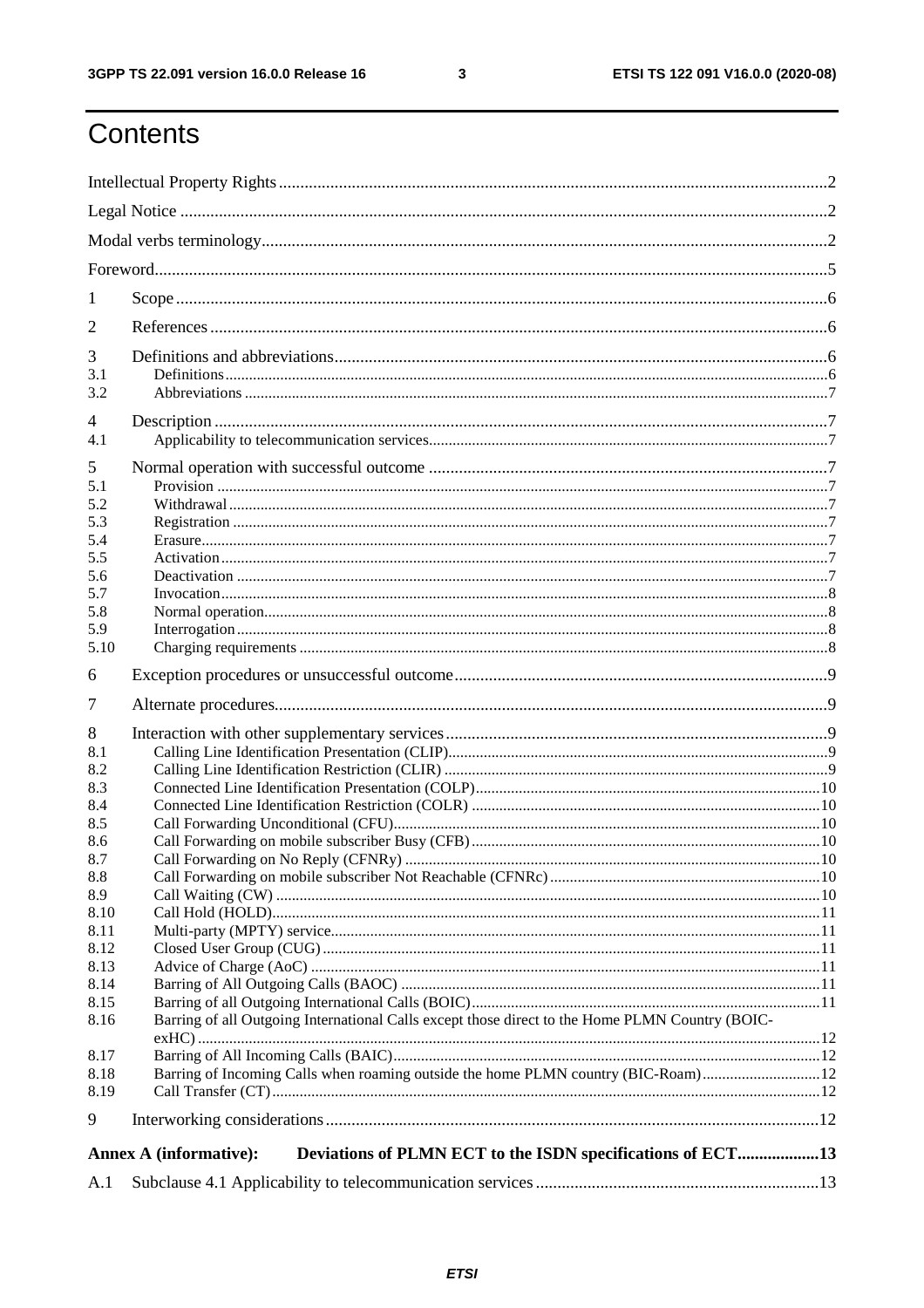$\overline{\mathbf{4}}$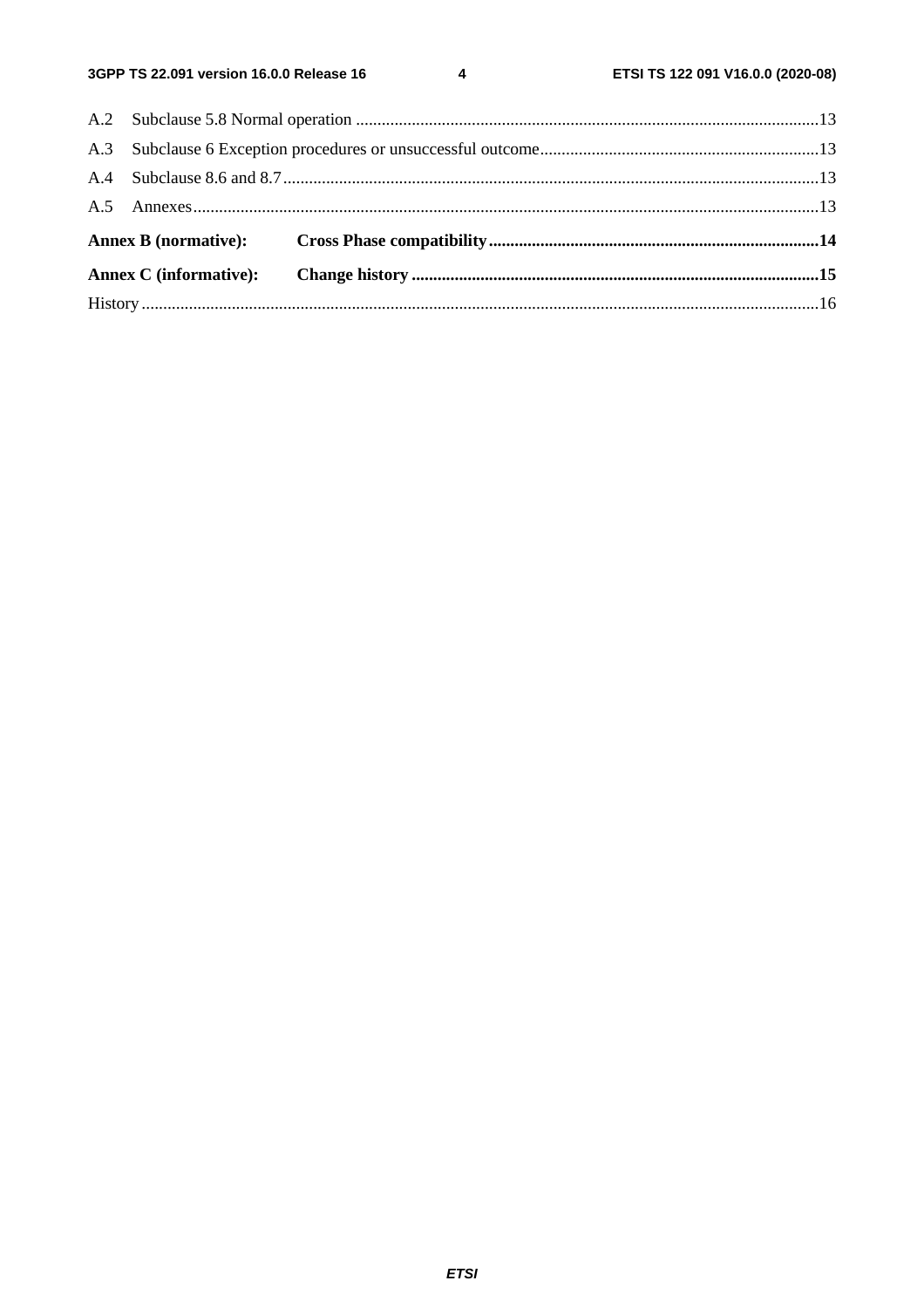# Foreword

This Technical Specification has been produced by the 3<sup>rd</sup> Generation Partnership Project (3GPP).

The contents of the present document are subject to continuing work within the TSG and may change following formal TSG approval. Should the TSG modify the contents of the present document, it will be re-released by the TSG with an identifying change of release date and an increase in version number as follows:

Version x.y.z

where:

- x the first digit:
	- 1 presented to TSG for information;
	- 2 presented to TSG for approval;
	- 3 or greater indicates TSG approved document under change control.
- y the second digit is incremented for all changes of substance, i.e. technical enhancements, corrections, updates, etc.
- z the third digit is incremented when editorial only changes have been incorporated in the document.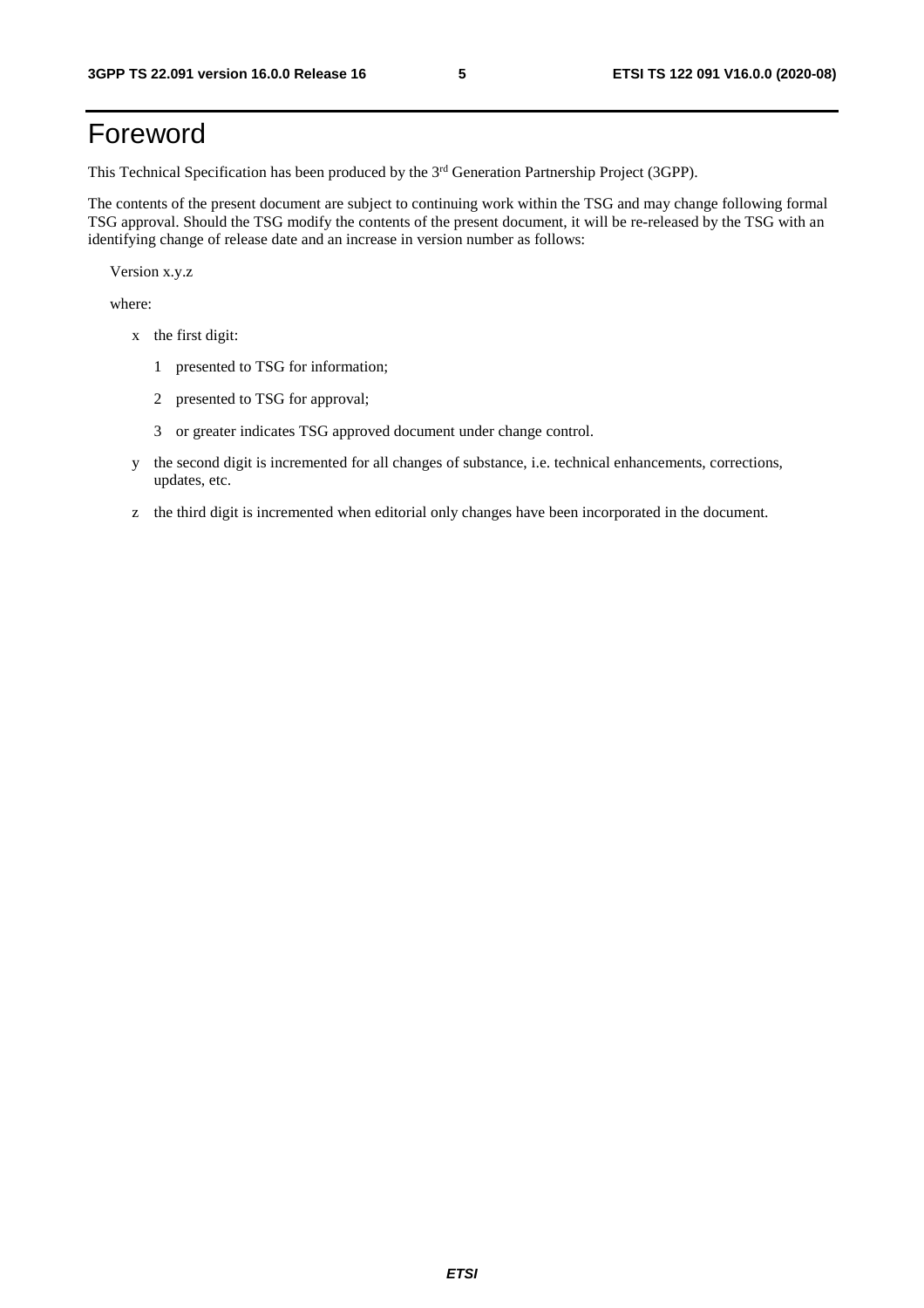#### 1 Scope

The present document specifies the stage 1 description of Explicit Call Transfer (ECT) from the service subscriber's and user's points of view, in particular:

- the procedures for normal operation with successful outcome;
- the action to be taken in exceptional circumstances:
- the interaction with other supplementary services.

The present document does not deal with the Man-Machine Interface (MMI) requirements, but makes reference to the appropriate Technical Specifications.

The charging principles applied to ECT are established in the present document in terms of the charging information required to be collected. Any subsequent charging implications are outside of the scope of the present document.

Any interactions with other networks not dealt with in Clause 9 are outside the scope of the present document.

# 2 References

The following documents contain provisions which, through reference in this text, constitute provisions of the present document.

- References are either specific (identified by date of publication, edition number, version number, etc.) or non-specific.
- For a specific reference, subsequent revisions do not apply.
- For a non-specific reference, the latest version applies. In the case of a reference to a 3GPP document (including a GSM document), a non-specific reference implicitly refers to the latest version of that document *in the same Release as the present document*.
- [1] 3GPP TS 21.905: "Vocabulary for 3GPP Specifications".
- [2] 3GPP TS 22.030: " Man-Machine Interface (MMI) of the Mobile Station (MS)".

# 3 Definitions and abbreviations

#### 3.1 Definitions

For the purposes of the present document, the following definitions apply.

**Alerting state:** the remote subscriber is being informed of the call (i.e. the connection has not yet been established for that call).

**Answered state:** the connection has been established on the call to the remote subscriber.

**Subscriber A:** is the served mobile subscriber, the one who has subscribed to, and invokes the Explicit Call Transfer supplementary service.

**Subscriber B:** is the other party in one of subscribers A's calls. By convention, in the present document it is considered that the connection has been established on this call.

**Subscriber C:** is the other party in another of subscribers A's calls.

**Subscriber D:** is the forwarded-to subscriber of call forwarded by subscriber C.

NOTE: Each of subscriber B, C and D can be a mobile or a fixed subscriber, and each of them is referred to as "remote party".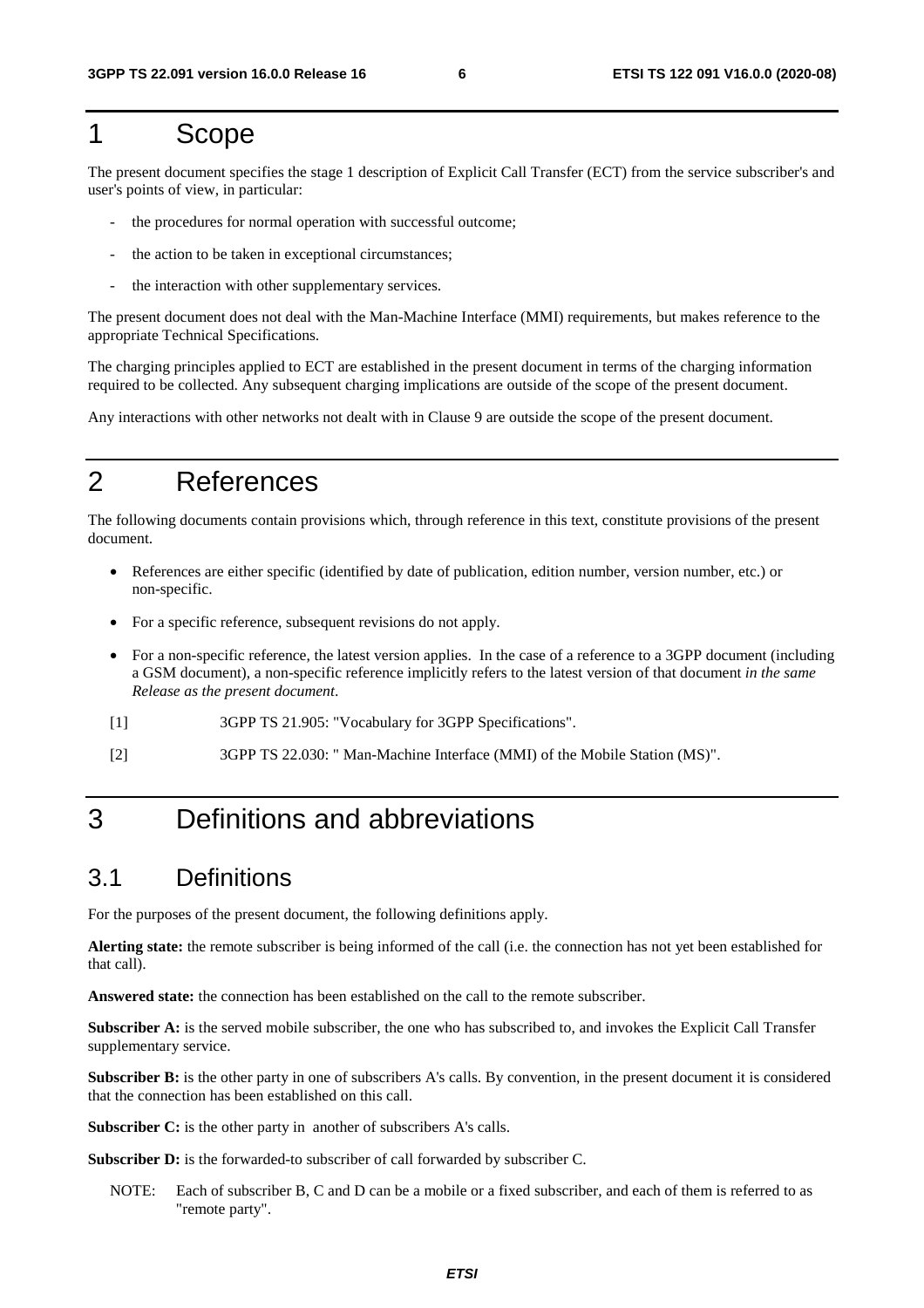**Successful invocation:** The ECT supplementary service is successfully invoked if the outcome of all checks (e.g. subscription, states of calls, resources) performed by the network on the received ECT request from the served subscriber are successful.

#### 3.2 Abbreviations

All abbreviations used within the present document are given in 3GPP TS 21.905 [1].

### 4 Description

The ECT supplementary service enables the served mobile subscriber (subscriber A) who has two calls , each of which can be an incoming or outgoing call, to connect the other parties in the two calls and release the served mobile subscribers own connection.

Prior to transfer, the connection shall have been established on the call between subscriber A and subscriber B. On the call between subscriber A and subscriber C, either the connection shall have been established prior to transfer, or, as a network option, transfer can occur while subscriber C is being informed of the call (i.e. the connection has not yet been established.)

#### 4.1 Applicability to telecommunication services

This service is applicable to telephony (TS:11) only.

### 5 Normal operation with successful outcome

#### 5.1 Provision

The supplementary service shall be provided after pre-arrangement with the service provider.

The provision of the Call Hold (HOLD) supplementary service is also required.

#### 5.2 Withdrawal

The supplementary service shall be withdrawn at the subscriber request or for service provider reasons.

#### 5.3 Registration

Not applicable.

#### 5.4 Erasure

Not applicable.

#### 5.5 Activation

The supplementary service shall be activated by the service provider as a result of provision.

#### 5.6 Deactivation

The supplementary service shall be deactivated by the service provider as a result of withdrawal.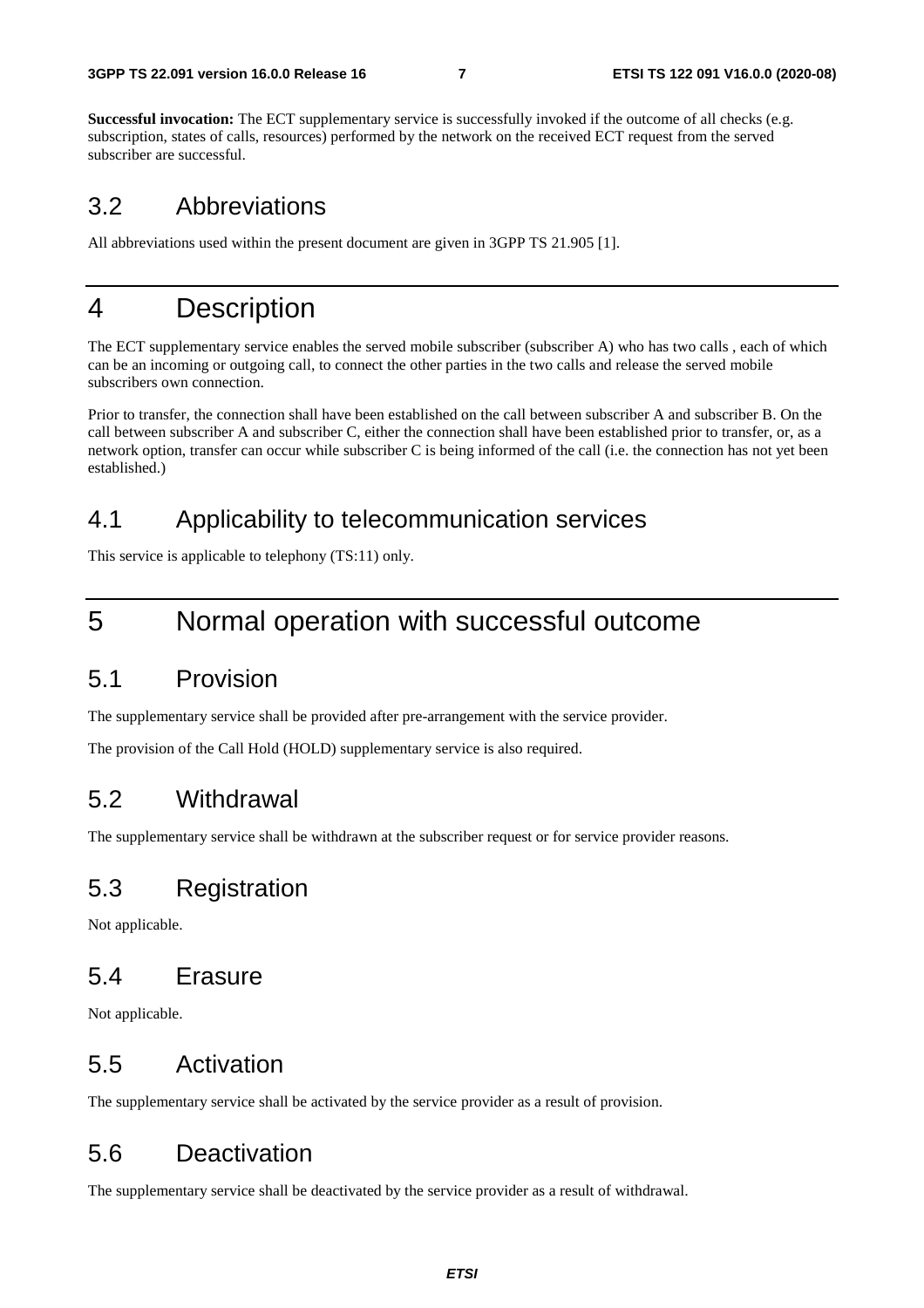#### 5.7 Invocation

ECT shall be invoked by the served mobile subscriber by use of a control procedure as described in TS 22.030 [2].

#### 5.8 Normal operation

The served mobile subscriber (subscriber A) who has two calls (one with subscriber B and one with subscriber C), each of which can be an incoming call or an outgoing call, can request the invocation of the ECT supplementary service with respect to the two calls.

The connection shall have been established on one of the calls (referred to as the call between subscriber A and subscriber B).

The ECT supplementary service can be invoked after the connection has been established on the call between subscriber A and subscriber C, and in addition, as a network option, after subscriber C has been informed of the call (i.e. an outgoing call from subscriber A to subscriber C, where the connection has not yet been established).

On successful invocation of the ECT supplementary service, the two calls between subscriber A and subscriber B and between subscriber A and subscriber C respectively shall be removed from subscriber A's access (i.e. the traffic channel and the signalling channel towards subscriber A will be released) and shall be transformed into a normal call between subscriber B and subscriber C where the state of the previously held party is changed to active without a subscriber action.

The previously held party will be informed in the normal way of the retrieve procedure.

If the network option above is supported, then if subscriber C is being informed of the call from subscriber A at the time of transfer, the call shall remain in this state at subscriber C (as a network option the ringing tone will be given to subscriber B), and when the connection is established by subscriber C, subscriber C shall be connected to subscriber B.

Subscriber A will no longer have any control of the on-going call between B and C.

The network shall inform (if possible) subscriber B and subscriber C of the occasion that call transfer has happened including the state (connection established, or user being informed of the call) of the call to the other subscriber.

If the network option above is supported, then after connection is established on a call which was transferred whilst subscriber C was being informed of that call, subscriber B shall be informed that the connection has been established on the call to subscriber C.

The line identity of subscriber B shall be indicated to subscriber C as specified in subclauses 8.1 through 8.4.

The line identity of subscriber C shall be indicated to subscriber B as specified in subclauses 8.1 through 8.4, either:

- at the time of transfer, if the connection had been established between subscriber A and subscriber C; or
- when subscriber B is informed that the connection has been established to subscriber C, if this occurs after transfer.

#### 5.9 Interrogation

Not applicable.

### 5.10 Charging requirements

The charging principles applicable prior to the served mobile subscribers invocation of ECT, shall also apply after the ECT supplementary service is successfully invoked, i.e. the same charging information will continue to be collected after invocation as before. The charging information for both calls shall contain an indication of successful invocation of ECT.

NOTE: There is no additional charging requirement on the interchange signalling capabilities.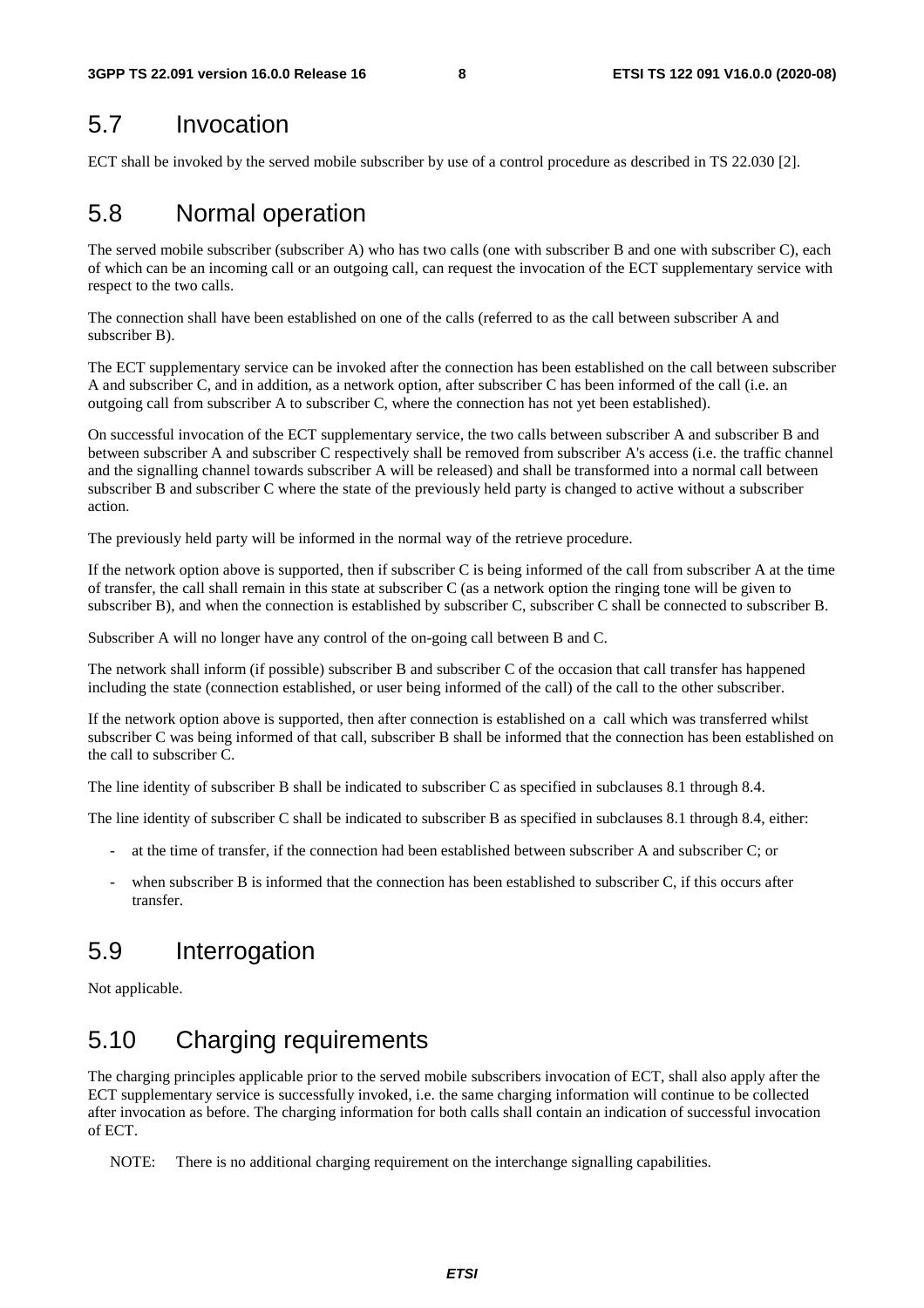# 6 Exception procedures or unsuccessful outcome

If a mobile subscriber tries to invoke the call transfer service while not subscribed to or the network cannot provide ECT supplementary service for some other reason, an indication shall be provided to the mobile subscriber to notify the mobile subscriber with the reason of failure.

The call state is not affected and the established connection shall remain in the state prior to the request.

In the case where:

- the two calls are incompatible with the ECT request, i.e. either one of them or both are not belonging to the service TS:11 (telephony);
- if the network option is not supported and the call state is not compatible with the request, e.g. one call is not answered

the request shall be rejected by the network and the subscriber shall be notified with the reason.

The call state is not affected and the established connection shall remain in the state prior to the request.

The request for the ECT supplementary service shall be rejected if, as a network option, the network can determine that the resulting connection would contain no subscriber who is able to terminate the call.

NOTE: It may not be possible to decide if the resulting connection would have such a subscriber, e.g. when interworking between different versions of signalling systems occurs. In such cases, as a network option, the request for the ECT supplementary service may be accepted, or rejected. If the request for the ECT supplementary service is accepted in this case, the network may employ other means to control this situation (e.g. time supervision). The procedures for this are outside the scope of the present document.

# 7 Alternate procedures

For further study.

# 8 Interaction with other supplementary services

### 8.1 Calling Line Identification Presentation (CLIP)

If subscriber A originated the call between subscribers A and B, and subscriber B subscribes to CLIP, subscriber C's identity shall be presented to subscriber B, subject to subscriber C's line identification restrictions (see subclauses 8.2 and 8.4). If the connection has been established on the call between subscribers A and C before ECT is invoked, subscriber C's identity shall be presented when ECT is invoked. If the connection is established on the call between subscribers A and C after ECT is invoked, subscriber C's identity shall be presented when the connection on that call is established.

If subscriber A originated the call between subscribers A and C, and subscriber C subscribes to CLIP, subscriber B's identity shall be presented to subscriber C, subject to subscriber B's line identification restrictions (see subclauses 8.2 and 8.4) when ECT is invoked.

### 8.2 Calling Line Identification Restriction (CLIR)

If subscriber B originated the call between subscribers A and B, and subscriber B subscribes to CLIR, presentation of subscriber B's identity to subscriber C shall be controlled by that subscription. Subscriber B's serving network may also provide information on the cause of no CLI.

If subscriber C originated the call between subscribers A and C, and subscriber C subscribes to CLIR, presentation of subscriber C's identity to subscriber B shall be controlled by that subscription. Subscriber C's serving network may also provide information on the cause of no CLI.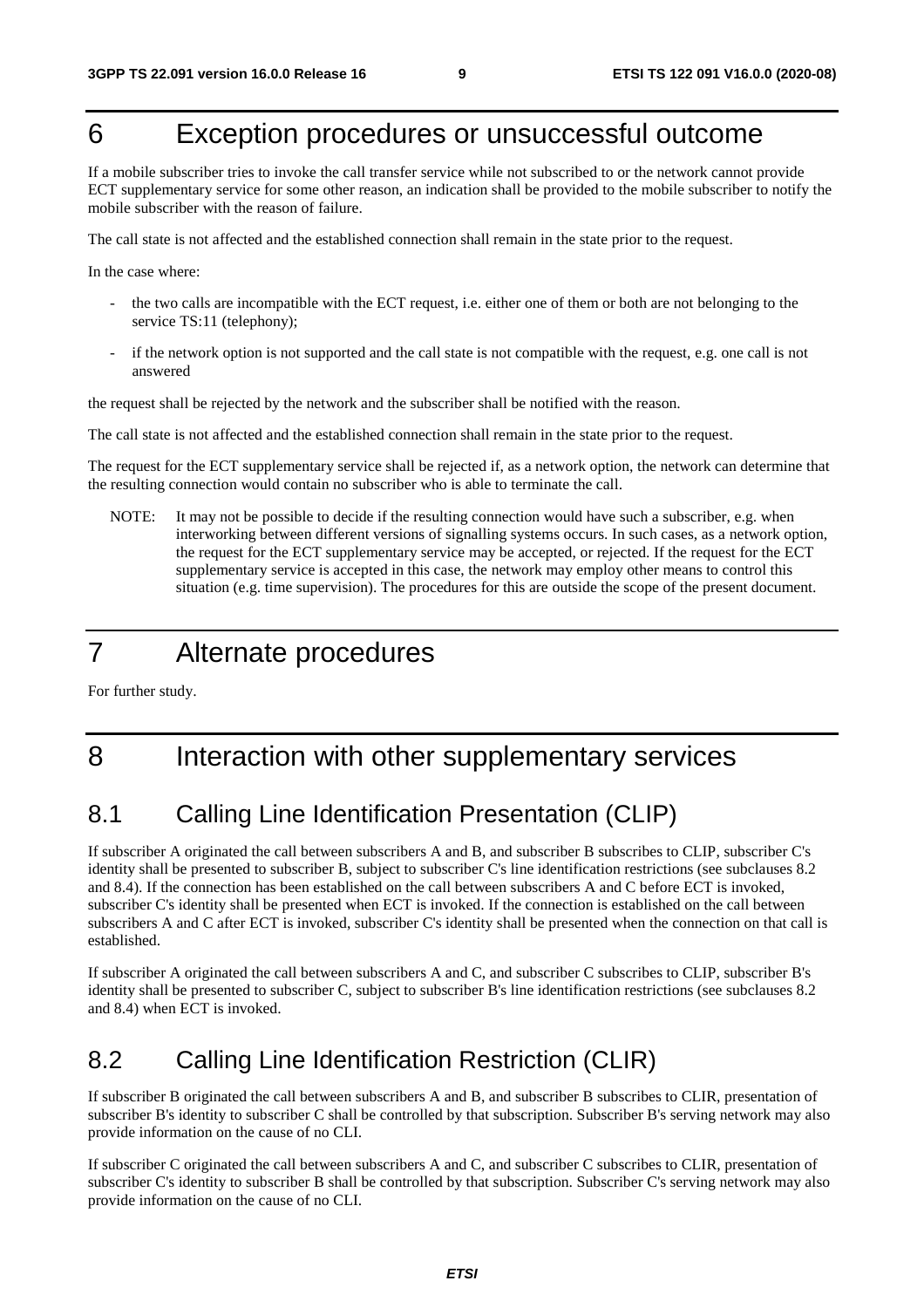### 8.3 Connected Line Identification Presentation (COLP)

If subscriber B originated the call between subscribers A and B, and subscriber B subscribes to COLP, subscriber C's identity shall be presented to subscriber B, subject to subscriber C's line identification restrictions (see subclauses 8.2 and 8.4). If the connection has been established on the call between subscribers A and C before ECT is invoked, subscriber C's identity shall be presented when ECT is invoked. If the connection is established on the call between subscribers A and C after ECT is invoked, subscriber C's identity shall be presented when the connection on that call is established.

If subscriber C originated the call between subscribers A and C, and subscriber C subscribes to COLP, subscriber B's identity shall be presented to subscriber C, subject to subscriber B's line identification restrictions (see subclauses 8.2 and 8.4) when ECT is invoked.

#### 8.4 Connected Line Identification Restriction (COLR)

If subscriber A originated the call between subscribers A and B, and subscriber B subscribes to COLR, presentation of subscriber B's identity to subscriber C shall be controlled by that subscription.

If subscriber A originated the call between subscribers A and C, and subscriber C subscribes to COLR, presentation of subscriber C's identity to subscriber B shall be controlled by that subscription.

### 8.5 Call Forwarding Unconditional (CFU)

No impact.

#### 8.6 Call Forwarding on mobile subscriber Busy (CFB)

Where a network supports the option to transfer a call for which the connection has been established to a subscriber C to which the connection has not yet been established, the transferred call will be forwarded to a forwarded-to subscriber D if the CFB condition at subscriber C (i.e. UDUB) applies.

For a call that is forwarded due to CFB after ECT is invoked, the sending of line identities to subscriber B and forwarded-to subscriber D respectively shall correspond to what is specified for the B and C subscribers in subclauses 8.1 through 8.4, i.e. replacing 'subscriber C' with 'the forwarded-to subscriber D' in the text.

# 8.7 Call Forwarding on No Reply (CFNRy)

The CFNRy timer at C is not restarted after the transfer has taken place.

Where a network supports the option to transfer a call for which the connection has been established to a subscriber C to which the connection has not yet been established, the transferred call will be forwarded to a forwarded-to subscriber D if the call forwarding no reply timer expires.

For a call that is forwarded due to CFNRy after ECT is invoked, the sending of line identities to subscriber B and forwarded-to subscriber D respectively shall correspond to what is specified for the B and C subscribers in subclauses 8.1 through 8.4, i.e. replacing 'subscriber C' with 'the forwarded-to subscriber D' in the text.

#### 8.8 Call Forwarding on mobile subscriber Not Reachable (CFNRc)

No impact.

#### 8.9 Call Waiting (CW)

No impact, any party may receive a CW indication before, during or after the calls are transferred.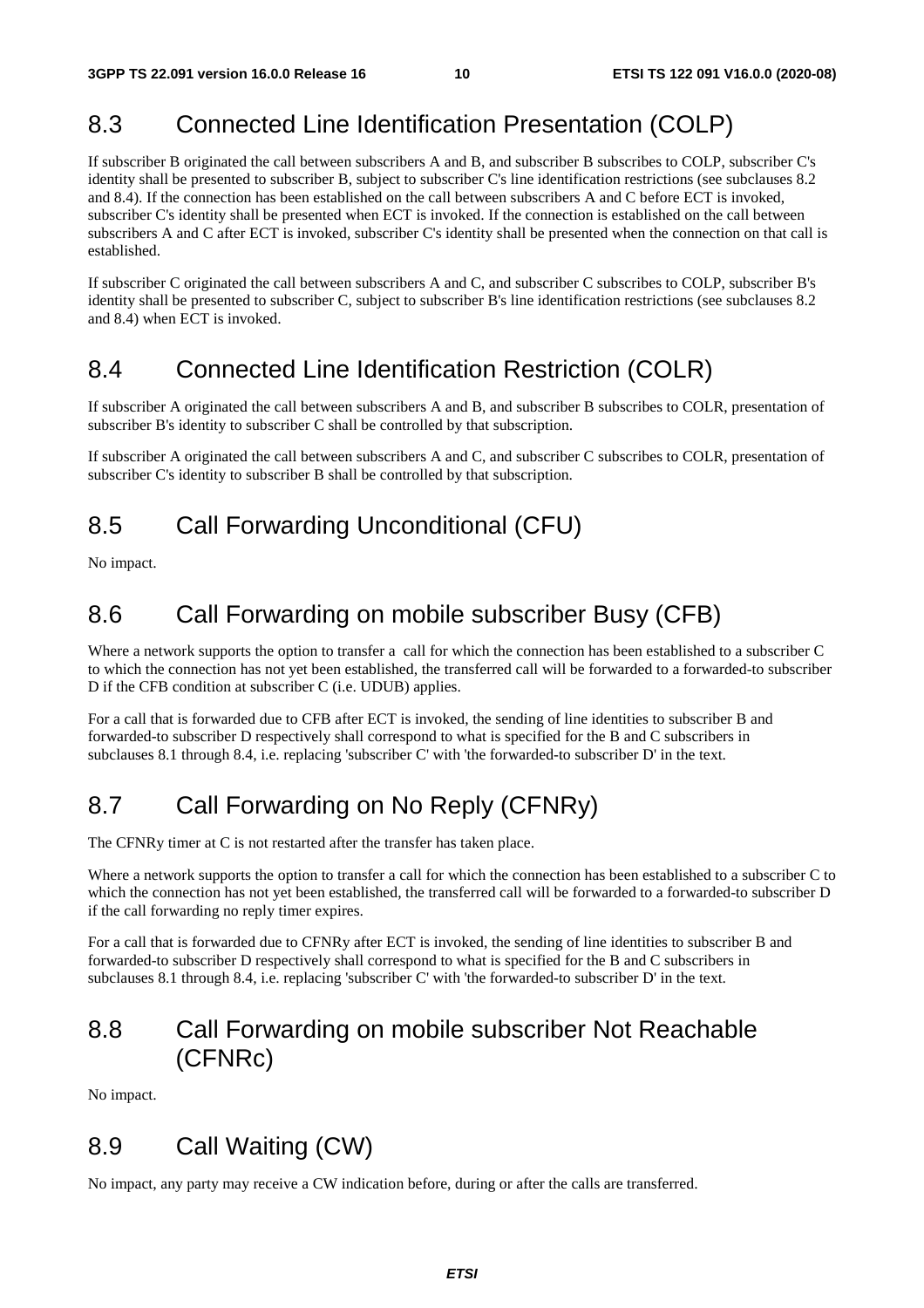NOTE: After execution of ECT the served subscribers access is free for receiving calls without a CW indication.

If subscriber A has one active, one held and one waiting call, then once ECT of the held and active calls has been successfully completed, subscriber A shall be offered the normal notification that there is a new call, as for a normal terminating call.

If the call to subscriber C meets the waiting state at C, the subscriber B shall be informed after successful transfer about the waiting status at subscriber C.

#### 8.10 Call Hold (HOLD)

No impact, if either subscriber B or C have put their call to the served subscriber A on hold prior to the transfer, the resulting transferred call shall remain on hold by that subscriber. In this case the remote parties shall not be informed of the held state on the call.

#### 8.11 Multi-party (MPTY) service

A served mobile subscriber who has invoked MPTY supplementary service is not allowed to invoke the ECT supplementary service.

This is due to the fact that the MPTY functionality can not be subject to call transfer at all.

Any of the remote parties is allowed to invoke ECT.

#### 8.12 Closed User Group (CUG)

The two calls shall use the same closed user group for the transfer to be successful.

NOTE: Closed user group restrictions between subscribers will have been checked when the first call is established. Similarly, closed user group restrictions between subscribers will have been checked when established the second call.

#### 8.13 Advice of Charge (AoC)

Served mobile subscriber:

- if call transfer is successfully accepted by the network, subscriber A will be disconnected, and therefore AoC processing at subscribers A Mobile Station will be stopped;
- for the combination AoC charging level and ECT, it is strongly recommended not to subscribe to both supplementary services at the same time.

Remote mobile subscriber:

any AoC service at the remote sides will continue to calculate the charging information according to the original call.

#### 8.14 Barring of All Outgoing Calls (BAOC)

No impact.

#### 8.15 Barring of all Outgoing International Calls (BOIC)

No impact.

NOTE: If transfer occurs successfully at subscriber A, the barring programs at the remote subscribers cannot be checked again.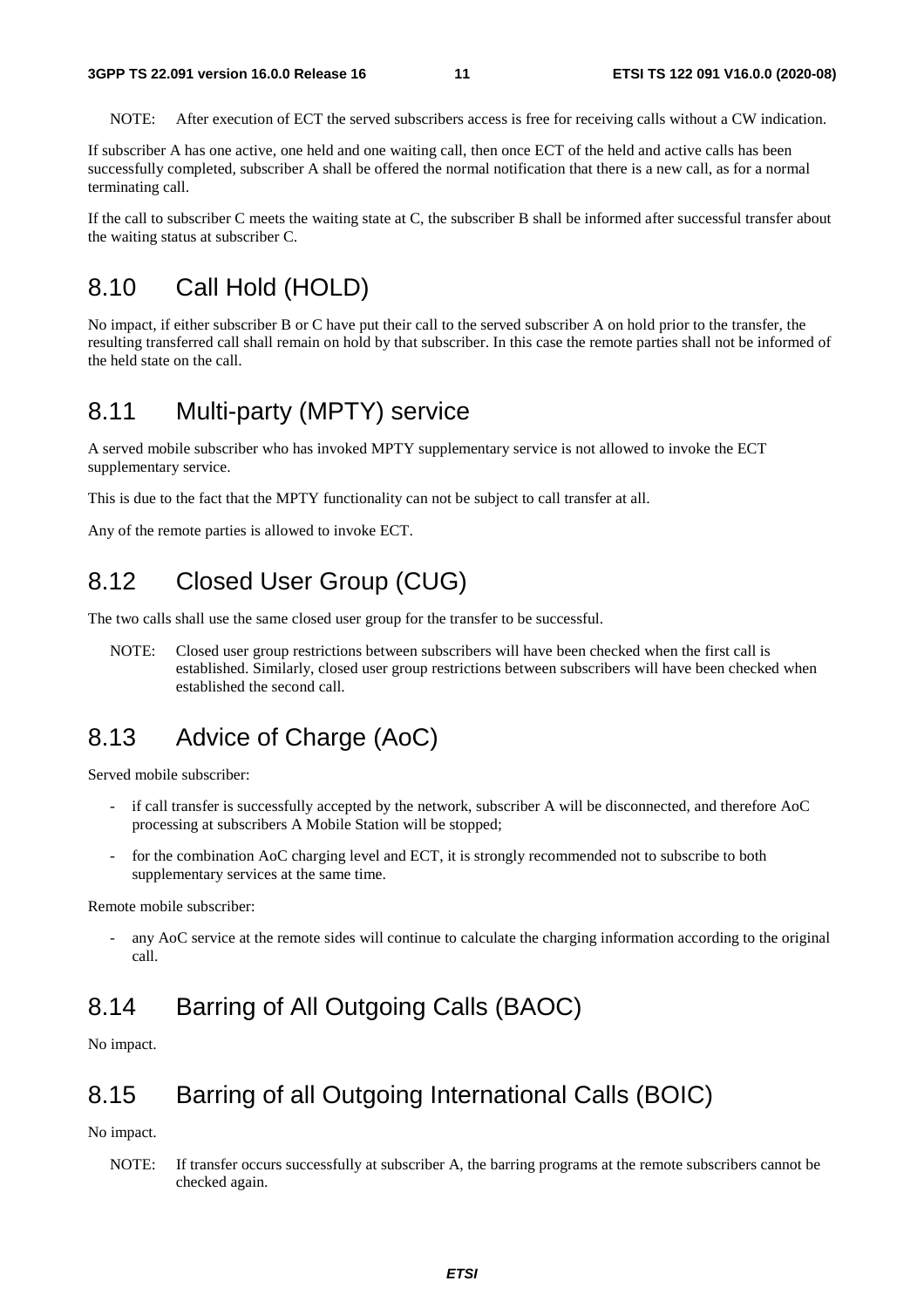#### 8.16 Barring of all Outgoing International Calls except those direct to the Home PLMN Country (BOIC-exHC)

No impact.

#### 8.17 Barring of All Incoming Calls (BAIC)

No impact.

#### 8.18 Barring of Incoming Calls when roaming outside the home PLMN country (BIC-Roam)

No impact.

### 8.19 Call Transfer (CT)

No impact.

The ECT supplementary service can be invoked simultaneously by the users on a call for which the connection has been established, but this is not regarded as a normal situation. The network will not be required to prevent this occurring, but likewise cannot guarantee that the indications supplied to the users involved will be sensible to those users. There can be more than one indication generated due to multiple invocations of the ECT supplementary service and the arrival of such indications is dependent on the timing of their invocation by the users involved in the call. The network shall transfer these indications when they are generated.

Therefore, both mobile subscribers (subscriber A and subscriber B) in a normal call, who have each subscribed to the ECT supplementary service, can simultaneous transfer the call. That is, if subscriber A and subscriber B are involved in a call on which the connection has been established, subscriber A can transfer the call to user C and subscriber B can transfer the call to user D.

NOTE: Mechanisms which prevent the ECT supplementary service from resulting in a connection which contains no subscriber able to terminate the call may result in rejection of simultaneous requests to invoke the ECT supplementary service by the subscribers involved in the call.

# 9 Interworking considerations

The operation of this supplementary service is not affected by the nature of the far end of the connections.

NOTE: In some networks the indication to the remote parties about the invocation of ECT may not be supported.

NOTE: If transfer occurs successfully at subscriber A, the barring programs at the remote subscribers cannot be checked again.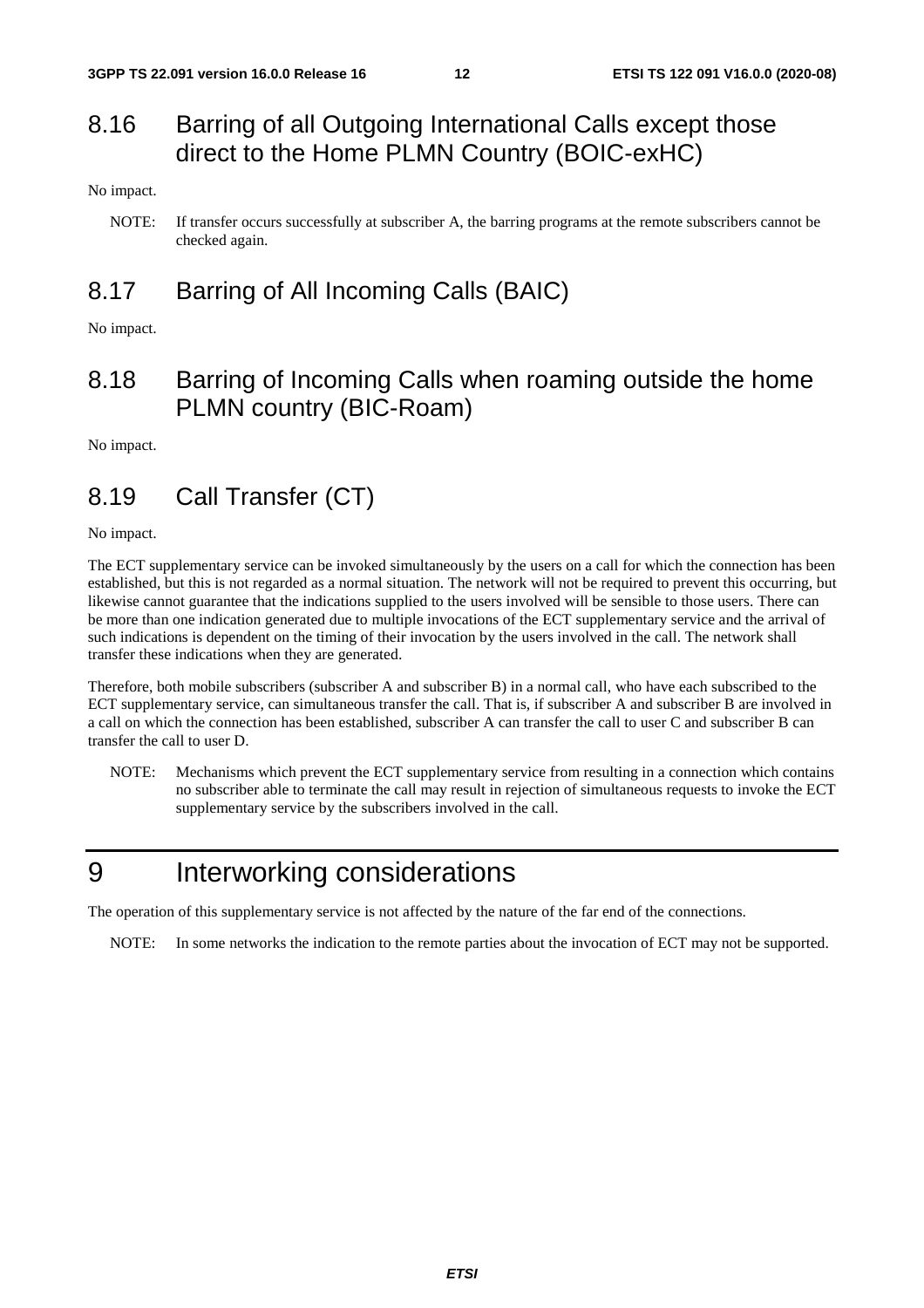# Annex A (informative): Deviations of PLMN ECT to the ISDN specifications of ECT

# A.1 Subclause 4.1 Applicability to telecommunication services

This service is applicable to Telephony (TS:11) only.

**NA1 states**: applicable to all circuit switched basic telecommunication services.

# A.2 Subclause 5.8 Normal operation

The NOTE describing the Call Hold scenario is not included in the 3GPP stage 1 specifications.

In 3GPP specifications there a explicit explanation that the previously held party shall be informed of the retrieve procedure.

**NA1:** there is no explicit description of this procedure.

In 3GPP specifications there is no explicit exchange of the subaddress of the remote parties after the successful transfer defined.

**NA1 states:** After the successful transfer of the call, the subscriber B and subscriber C can deliver if supplied their subaddress to the other subscriber.

# A.3 Subclause 6 Exception procedures or unsuccessful outcome

In the case where:

- the two calls are incompatible with ECT (either one of them or both are not Telephony service);
- the call state is not compatible with the request, e.g. one call is not answered;
- etc. (for further study).

the request will be rejected by the network and the subscriber will be notified of the cause.

**NA1 states**: It is the responsibility of the served user to ensure that the two calls are compatible.

# A.4 Subclause 8.6 and 8.7

**NA1**: There is no special definition of the impact of the interaction between CFB and CFNRy and ECT on the line identification supplementary services.

### A.5 Annexes

Annex A is missing in the ISDN specification.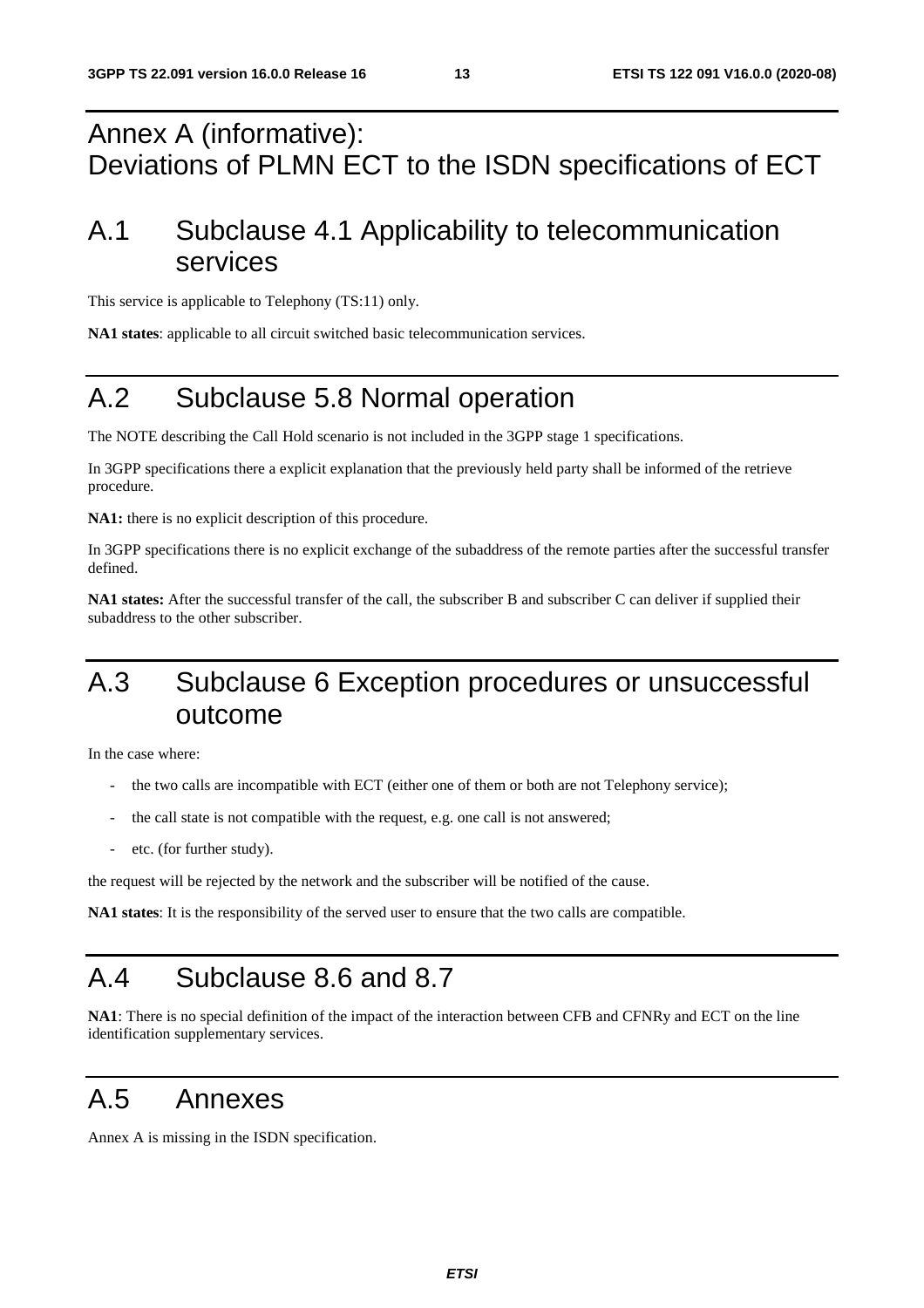# Annex B (normative): Cross Phase compatibility

As a operator option it is possible to support also the invocation of ECT by using Unstructured Supplementary Service Data (USSD).

The USSD string used should be the same as the standardised MMI code (4 SEND) for ECT.

The network shall send an indication towards the user if ECT was invoked successfully or unsuccessfully, though the mechanism for this indication is not specified.

If a remote party uses a non-ECT mobile station they may not receive the ECT notification.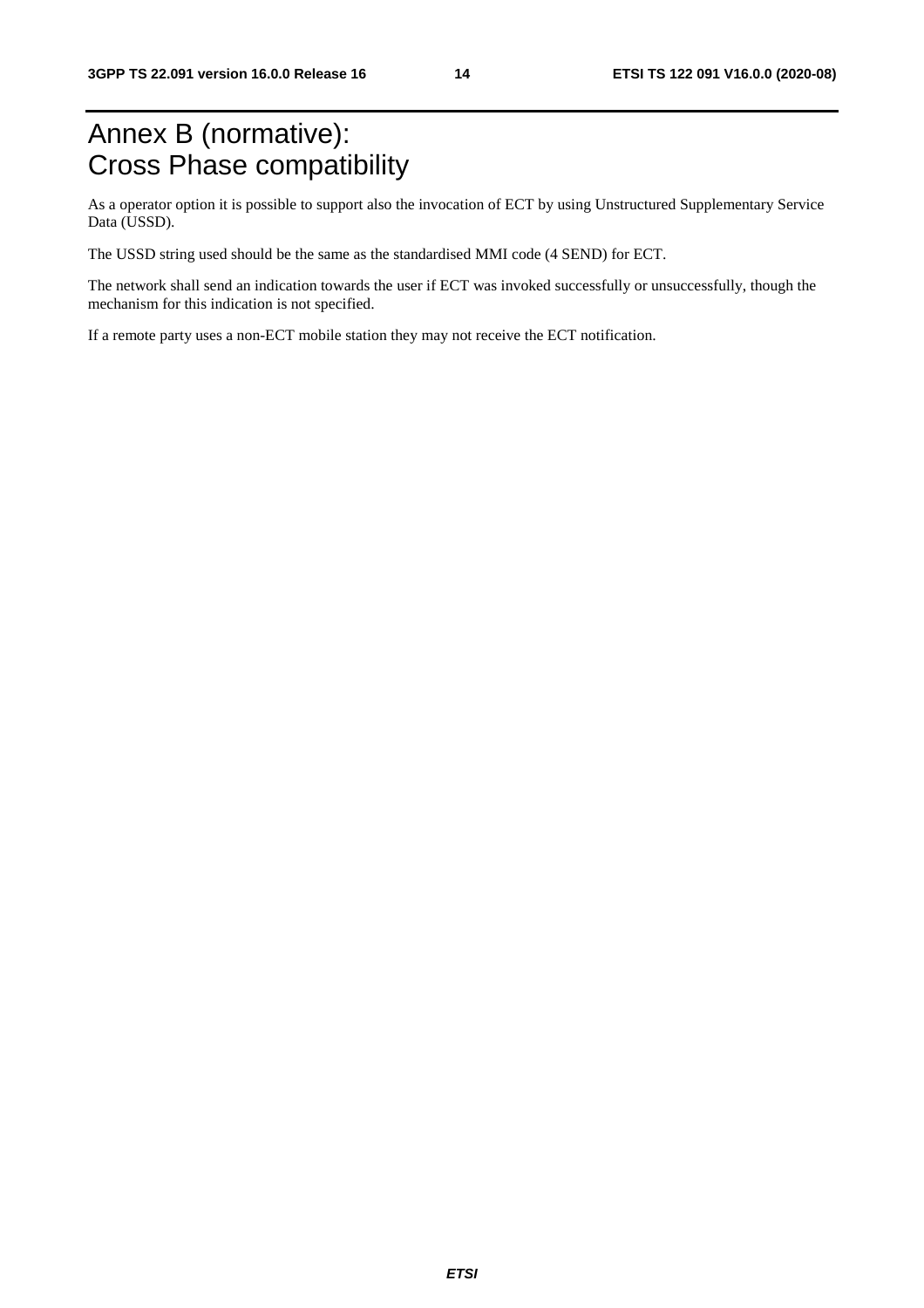# Annex C (informative): Change history

| <b>Change history</b> |                |                     |                     |           |            |       |                |                                         |        |               |                            |
|-----------------------|----------------|---------------------|---------------------|-----------|------------|-------|----------------|-----------------------------------------|--------|---------------|----------------------------|
| <b>TSG SA#</b>        | <b>SA Doc.</b> | SA <sub>1</sub> Doc | <b>Spec</b>         | <b>CR</b> | <b>Rev</b> | Rel   |                | Cat Subject/Comment                     | Old    | <b>New</b>    | <b>Work</b><br><b>Item</b> |
| Jun 1999              |                |                     | <b>GSM</b><br>02.91 |           |            |       |                | Transferred to 3GPP SA1                 | 7.0.0  |               |                            |
| SA#04                 |                |                     | 22.091              |           |            | R99   |                |                                         |        | 3.0.0         |                            |
| SP-05                 | SP-99479       | S1-99637            | 22.091              | 001       |            | R99   | D              | Editorial changes for alignment         | 3.0.0  | 3.0.1         |                            |
| SP-09                 | SP-000377      | S1-000587           | 22.091              | 002       |            | R99   | F              | CR on CLI presentation<br>modifications | 3.0.1  | 3.1.0         |                            |
| SP-11                 | SP-010065      | S1-010258           | 22.091              |           |            | Rel-4 |                | Transferred to 3GPP Release 4           | 3.1.0  | 4.0.0         |                            |
| SP-16                 |                | SP-020267 S1-021043 | 22.091              |           |            | Rel-5 |                | Updated from Rel-4 to Rel5              | 4.0.0  | 5.0.0         |                            |
| $SP-26$               |                | SP-040744 S1-040997 | 22.091              |           |            | Rel-6 |                | Updated from Rel-5 to Rel-6             | 5.0.0  | 6.0.0         |                            |
| SP-36                 |                |                     | 22.091              |           |            | Rel-7 |                | Updated from Rel-6 to Rel-7             | 6.0.0  | 7.0.0         |                            |
| SP-42                 |                |                     |                     |           |            | Rel-8 |                | Updated from Rel-7 to Rel-8             | 7.0.0  | 8.0.0         |                            |
| $SP-46$               |                |                     |                     |           |            |       | $\blacksquare$ | Updated to Rel-9 by MCC                 | 8.0.0  | 9.0.0         |                            |
| 2011-03               |                |                     |                     |           |            |       | L.             | Update to Rel-10 version (MCC)          | 9.0.0  | 10.0.0        |                            |
| 2012-09               |                |                     |                     |           |            |       | $\blacksquare$ | Updated to Rel-11 by MCC                | 10.0.0 | 11.0.0        |                            |
| 2014-10               |                |                     |                     |           |            |       | L,             | Update to Rel-12 version (MCC)          | 11.0.0 | 12.0.0        |                            |
| 2015-12               |                |                     |                     |           |            |       | ä,             | Updated to Rel-13 by MCC                | 12.0.0 | 13.0.0        |                            |
| 2017-03               |                |                     |                     |           |            |       | L.             | Updated to Rel-14 by MCC                | 13.0.0 | 14.0.0        |                            |
| 2018-06               |                |                     |                     |           |            |       | L.             | Updated to Rel-15 by MCC                | 14.0.0 | 15.0.0        |                            |
| SA#88e                |                |                     |                     |           |            |       |                | Updated to Rel-16 by MCC                |        | 15.0.0 16.0.0 |                            |